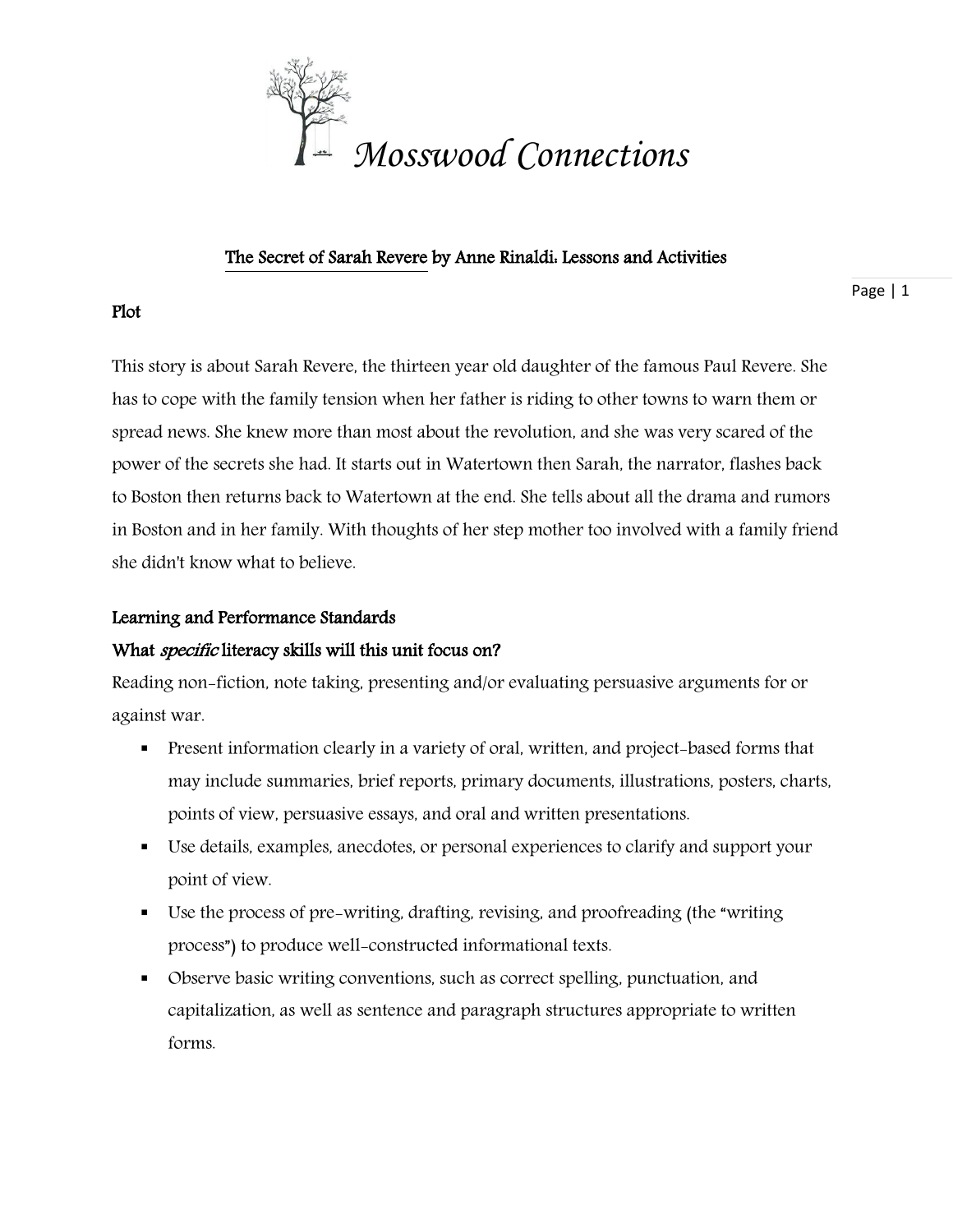

- Express opinions (in such forms as oral and written reviews, letters to the editor, essays, or persuasive speeches) about events, books, issues, and experiences, supporting their opinions with some evidence.
- Page | 2 **Present arguments for certain views or actions with reference to specific criteria that** support the argument; work to understand multiple perspectives.
- Use effective and descriptive vocabulary; follow the rules of grammar and usage; read and discuss published letters, diaries, and journals.
- Gather and interpret information from reference books, magazines, textbooks, Web sites, electronic bulletin boards, audio and media presentations, oral interviews, and from such sources such as charts, graphs, maps, and diagrams.
- Select information appropriate to the purpose of the investigation and relate ideas from one text to another; gather information from multiple sources.
- Select and use strategies that have been taught for note-taking, organizing, and categorizing information.
- Support inferences about information and ideas with reference to text features, such as vocabulary and organizational patterns.

# Focusing Questions

- What challenges did the colonists face?
- Why did the American colonists rebel against England?
- Should the American colonists have rebelled against England?
- What were the turning points of the Revolution?
- How did different people/groups contribute to the American Revolution?
- What were the different gender and class roles at this time?
- How did war change the daily lives of the colonists?
- Why was the Revolution such an important event in world history?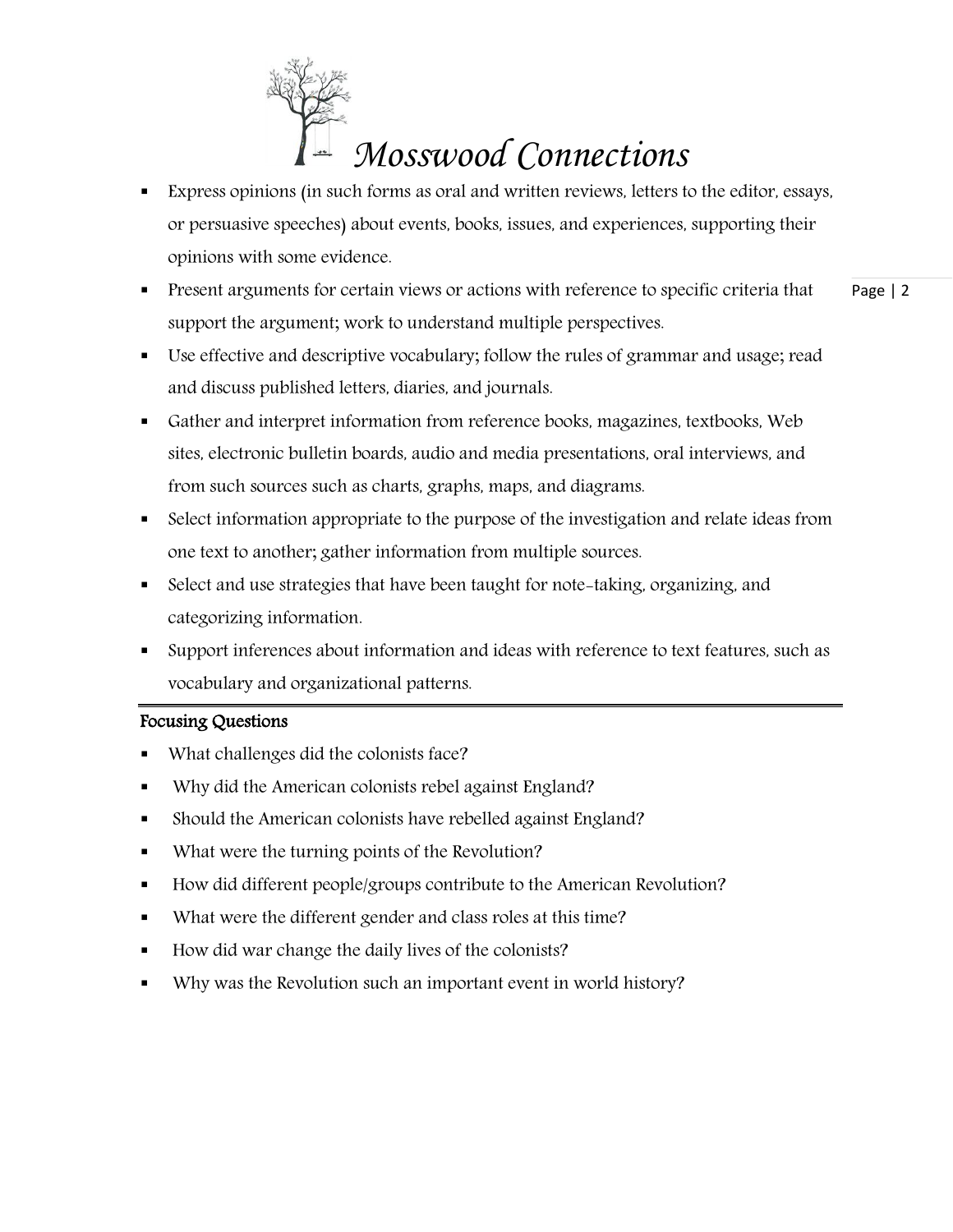

### Research:

- 1) The Boston Massacre
- 2) Make a time-line of the events leading up to the American Revolution

# Writing Prompts:

Page | 3

- 1) If you were a leader today what changes would you like to make for our country? Why?
- 2) Which leader from the American Revolution most inspires you? Why?
- 3) If you could trade places with any character in the novel with whom would you trade places?
- 4) You are an American Colonist, your cousin is thinking about moving to the Americas. Write them a letter telling them whether you think that they should move or stay where they are.
- 5) There is a lot of gossip in the book. Is it helpful or harmful? Have you ever had an experience with gossip? What was the result of the gossiping?
- 6) You are a Tory. Explain why you think America should remain under British rule.

# Themes:

- 1) Explore the theme of leadership. Who makes a good leader? Why?
- 2) Explore the theme of patriotism.
- 3) Explore the themes of secrets and gossip.
- 4) Explore the theme of courage.

Examples of possible responses:

#### Theme of Truth verses Gossip:

 $\triangleright$  Gossip is one of the important themes that gives the book some of the flavor and history we value in it. Some of the gossip is about Margaret Gage, the wife of General Gage who is a Tory. Debby, who is Sarah's elder sister, spread a rumor around Boston that Mrs. Gage is a Tory and a spy. Although the rumor was meant to be negative gossip perhaps it covered for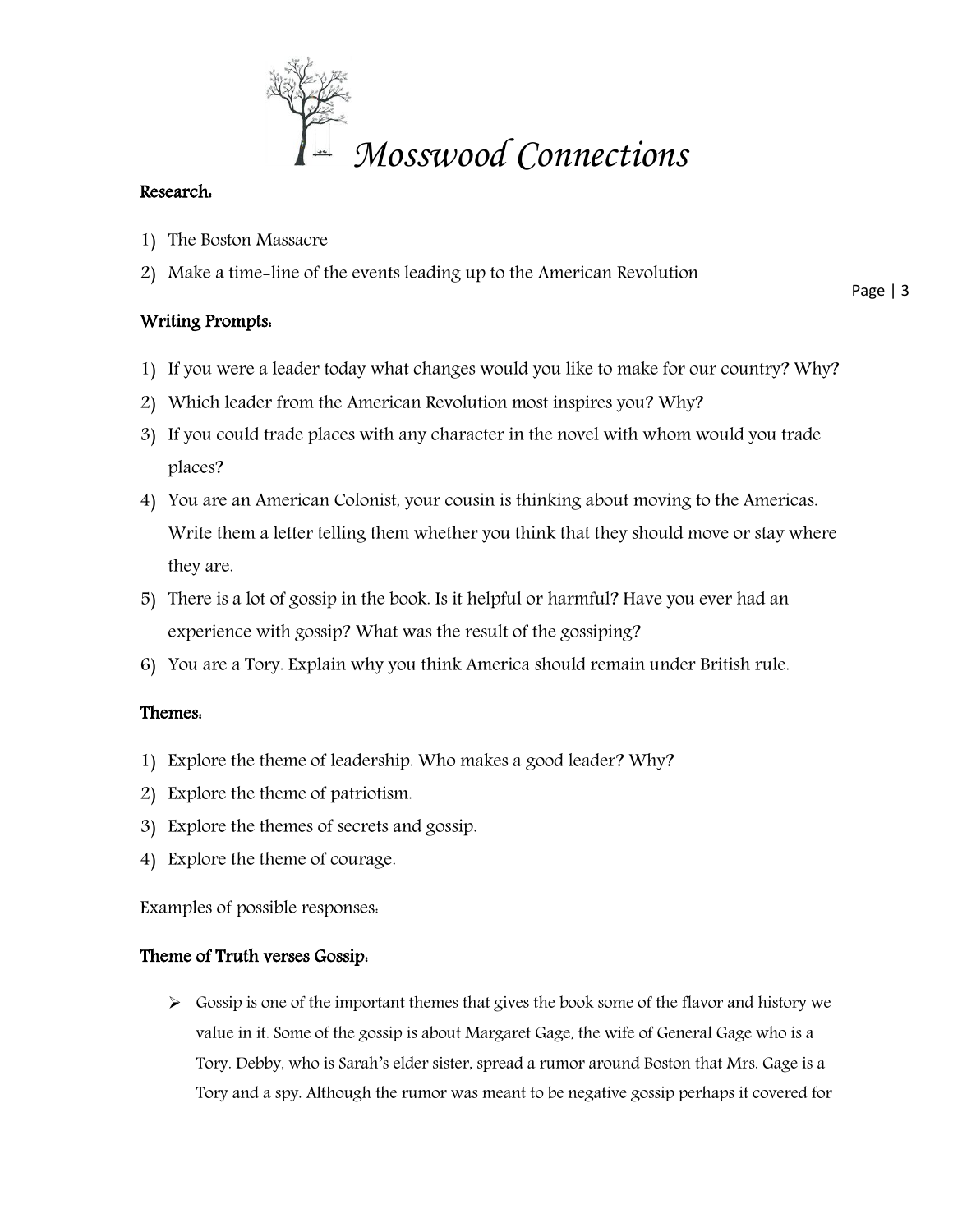

Mrs. Gage since it is possible she was a spy for the Whigs. Perhaps she was pretending to be a Tory by marrying her husband and pretending to have severe headaches to see Dr. Warren so she could give him information about the British. The author weaved gossip into the pages of the book to tell us that gossip was one of the keys to the American Revolution. The British and the Americans spread disgraceful rumors about each other that destroyed any hope of peace between them.

#### Theme of Courage:

 $\triangleright$  Courage is also an extremely important theme in the book as well because many of the vivid characters are brave such as Sarah herself, Debby, Grandmother who could fight the British alone, Paul Revere, Dr. Warren, and Rachel. Sarah was brave when she went out with Paul to deliver a message. There were lots of dangerous people out in the streets but she wanted to be part of the rebellion and so she chose to help her brother. Rachel was brave for keeping the household together during the war. She was always fearful for the safety of her family but she tried to act calm and keep them in order. Debby was brave for sneaking out and supporting Amos with his mission to fight the British. Courage is a strong theme in this book.

#### Theme of Secrets:

 $\triangleright$  Obviously secrets are a big theme in this book because it is part of the title. Keeping secrets is very hard to do; I know this because I have kept some very private secrets myself. Sarah, Paul Revere and Dr. Warren have to keep secrets to keep safe. The Revere family has many secrets. Secrets about the war. Secrets about where people are and where they are going. Secrets about their relationships. They even have secrets about what they believe in. The secrets can be helpful because they help the Americans be more successful in the revolution. Secrets can also cause confusion like when Rachel kept secretly talking to Dr. Warren making people think that they were having an affair. Secrets are sometimes painful but they can be useful if they are used to help or protect others.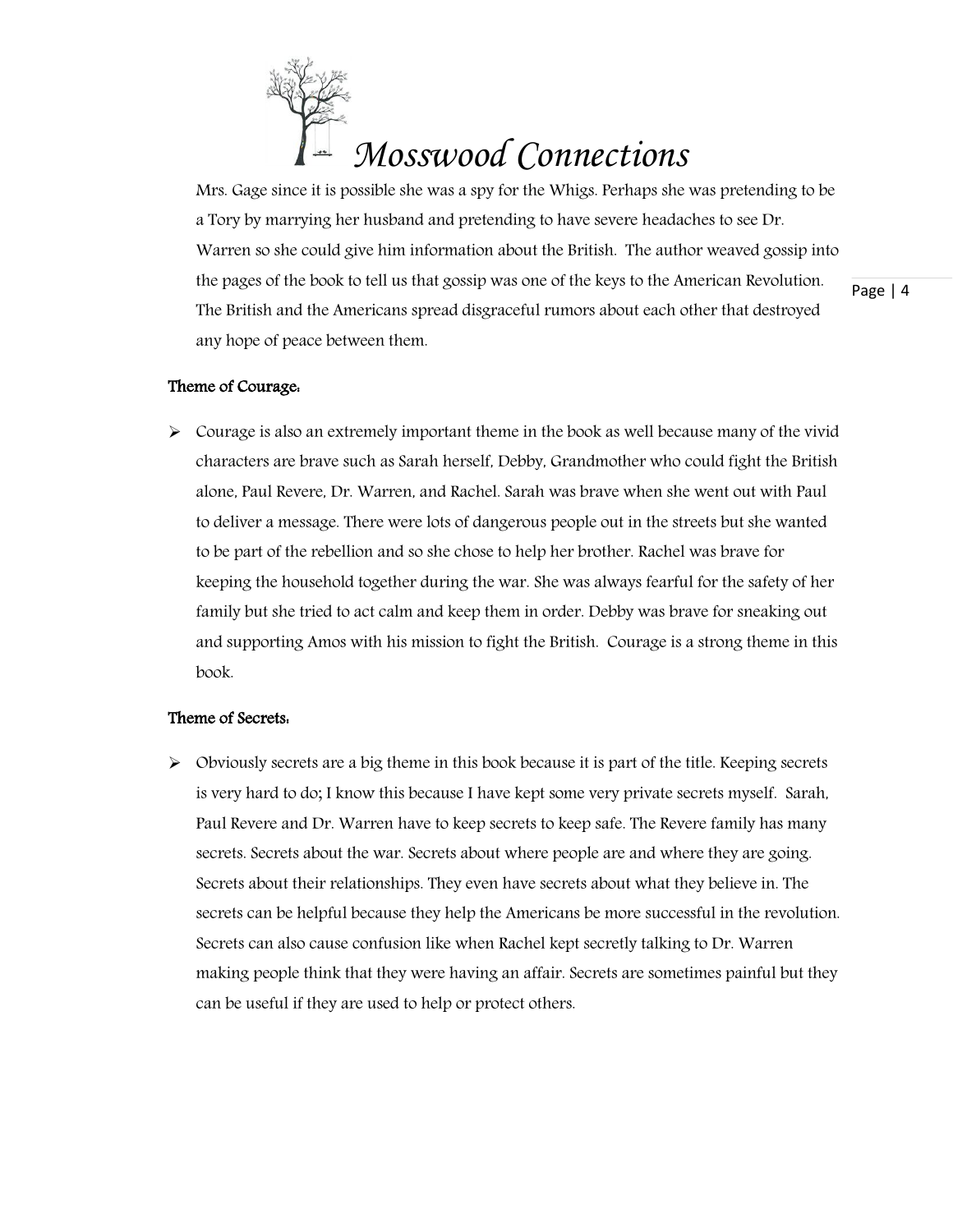

#### Explore the Boston Massacre:



A Behind-the-Scenes Look at Paul Revere's Most Famous Engraving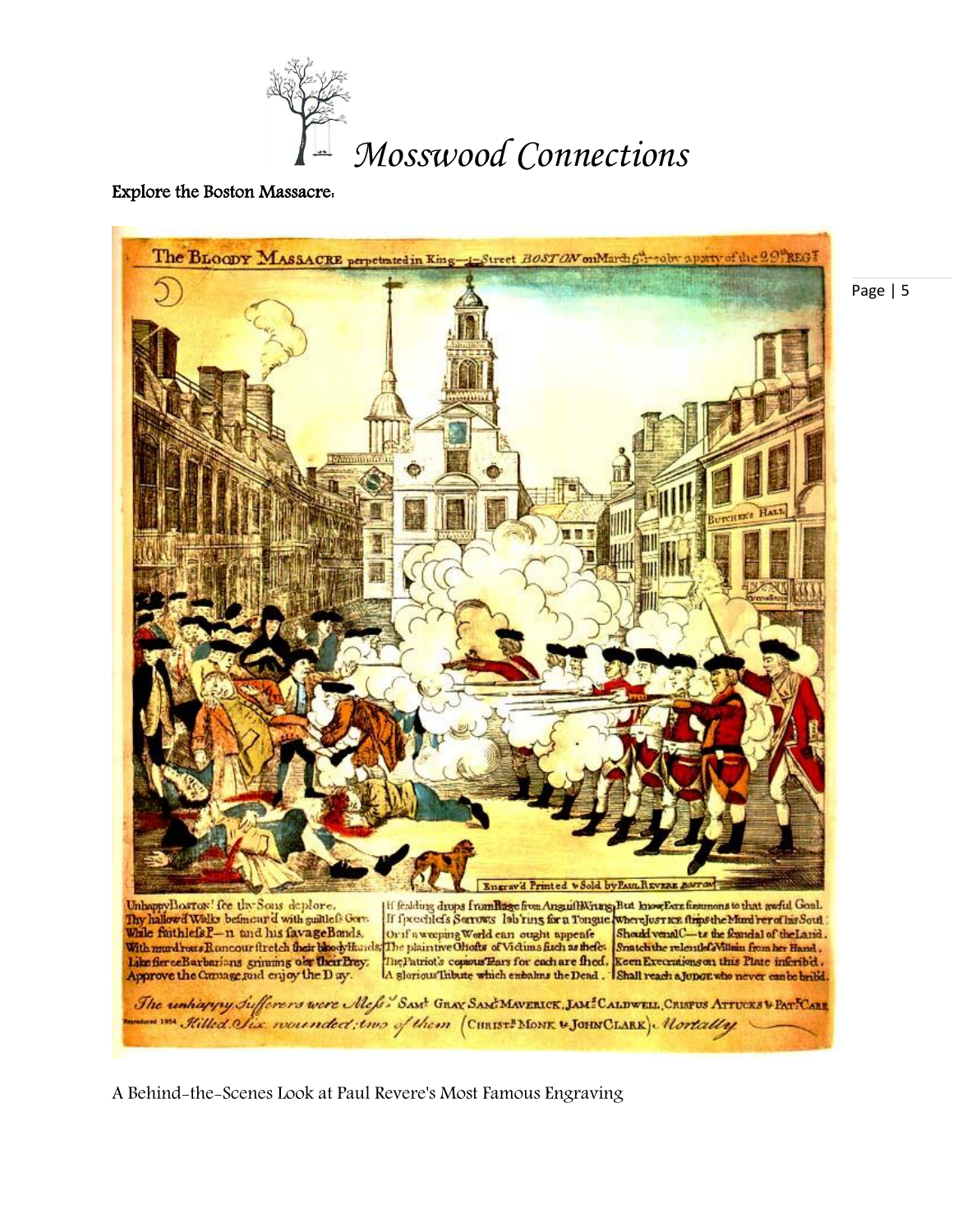# *Mosswood Connections*

When Paul Revere first began selling his color prints of "The Bloody Massacre perpetrated in King Street" in Boston, he was doing what any like-minded patriot with his talents in 1770 would have done. Only, Paul Revere did it faster and more expeditiously than anyone else, including two other artist-engravers who also issued prints of the Massacre that year.

Page | 6

Twenty-one days before — on the night of March 5, 1770 — five men had been shot to death in Boston town by British soldiers. Precipitating the event known as the Boston Massacre was a mob of men and boys taunting a sentry standing guard at the city's customs house. When other British soldiers came to the sentry's support, a free-for-all ensued and shots were fired into the crowd. Four died on the spot and a fifth died after four days. Six others were wounded.

The presence of British troops in Boston had long been a sore point among Boston's radical politicians. Paul Revere wasted no time in capitalizing on the Massacre to highlight British tyranny and stir up anti-British sentiment among his fellow colonists. As you will see, Revere's historic engraving is long on political propaganda and short on accuracy or aesthetics.

Notice how the British Grenadiers are shown standing in a straight line shooting their rifles in a regular volley, whereas when the disturbance actually erupted both sides were belligerent and riotous.

Notice also that Revere's engraving shows a blue sky. Only a wisp of a moon suggests that the riot occurred after nine o'clock on a cold winter night.

Notice, too, the absence of snow and ice on the street, while Crispus Attucks — a black man lying on the ground closest to the British soldiers — is shown to be white. As an aside, it should be noted that as a result of his death in the Boston Massacre, Crispus Attucks would emerge as the most famous of all the black men to fight in the cause of the Revolution, and become its first martyr.

Documentation has come to light over the years revealing details on the other Boston Massacre paintings. Revere copied engraver Henry Pelham's drawings of the Massacre, produced his own engraving, and three weeks after the occurrence was advertising his prints for sale in Boston's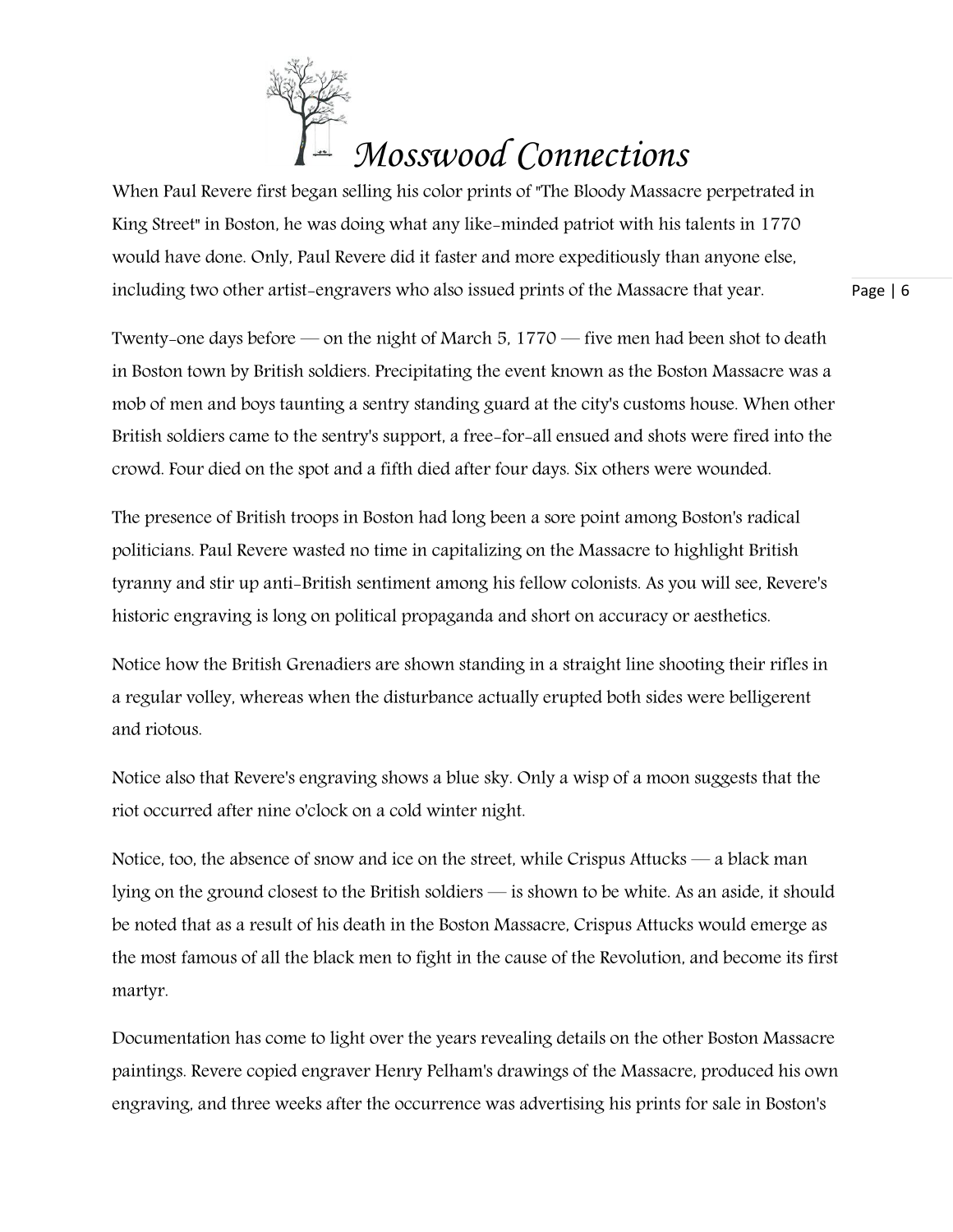# *Mosswood Connections*

newspapers. By the time Pelham's prints hit the street, Revere's print had flooded the market. A third engraving was executed by Jonathan Mulliken, who also issued prints depicting the event. Except for a number of minor differences, all three prints appear alike.

Page | 7

In his rush to produce his engraving Revere employed the talents of Christian Remick to colorize the print. Remick's choice of colors is simple yet effective. Notice the use of red for the British uniforms and the blood. The other colors — blue, green, brown and black — all contribute to make this print what is arguably the most famous in America.

Few historians would deny that the Boston Massacre proved to be a milestone in America's road to independence. By popularizing the tragic event, Paul Revere's print became "the first powerful influence in forming an outspoken anti-British public opinion," one which the revolutionary leaders had almost lost hope of achieving.

# Fast Facts

1. The American Revolution, also known as the Revolutionary War, began in 1775. 2. British soldiers and American patriots started the war with battles at Lexington

and Concord, Massachusetts.

3. Colonists in America wanted independence from England.

4. The British government attempted to pass some laws, enforce several taxes, and increase more control over the colonies. The colonies strongly objected to these laws and taxes. They wanted England to have no control over them. 5. For ten years before the war actually started, there was a lot of tension between England and the colonies.

6. The colonies had no central government at the beginning of the war, so delegates from all the colonies were sent to form the first Continental Congress.

7. George Washington, a former military officer and wealthy Virginian,

was appointed Commander in Chief of the Continental Army.

8. Members of the Continental Congress wrote a letter to King George of England outlining their complaints and declaring their independence from England.

9. On July 4, 1776, the Continental Congress adopted the Declaration of Independence,

in which the colonies declared their independence from England.

10. The war ended in 1783, and the United States of America was born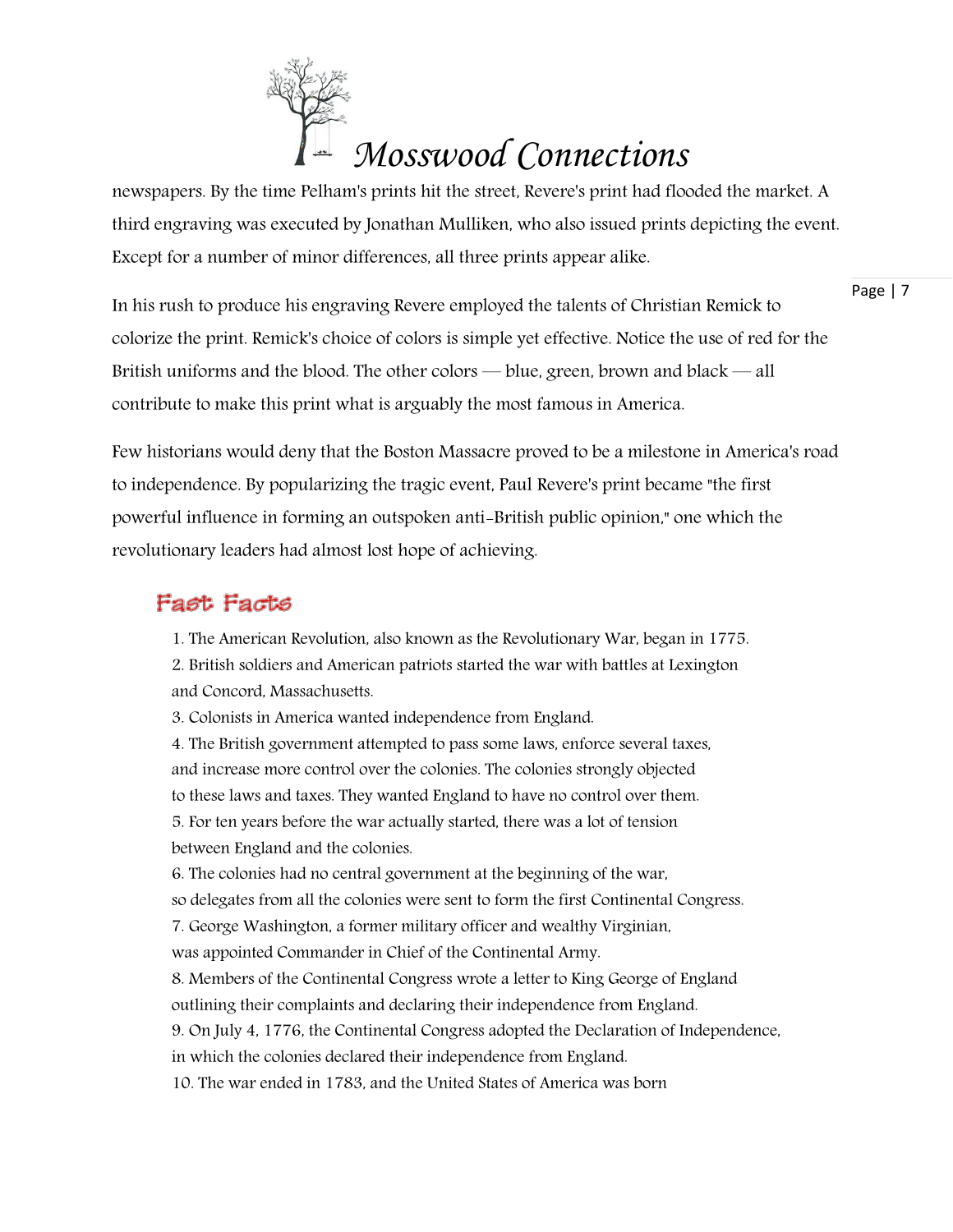

# Final Project

- Town Hall Meeting: Should we join the Revolution?
- Page | 8 • In this project, students will engage in a mock "Town Hall" meeting where Loyalists and Patriots will attempt to convince each other and the neutral townspeople to join their cause. Students will work in pairs to research a character (a Loyalist, Patriot, or neutral party) and prepare arguments for or against joining the Revolutionary War.
- At the start of the unit, assign a character to each student pair (neutral characters will be "composites" representing average colonists such as a farmer, a seamstress, a printer, etc.) and have them begin research.
- Student Research:
- Student pairs will research and take notes on the lives of their characters
- Next, students will research the arguments in favor of and/or in opposition to the war.
- Students representing neutral characters will need to research both the pros and cons to prepare for evaluating the two sides.
- Pairs representing the Patriots and Loyalists will craft short oral arguments (3–5 minutes for each pair) in support of their position. Arguments should include a brief introduction, several different points in support of their position, and a brief conclusion. They should also be prepared for questions they anticipate the neutral townspeople might ask.
- To avoid repetition, the two "teams" (Loyalist and Patriot) should meet prior to the Town Hall meeting to discuss who will make which points during the meeting.
- Town Hall Meeting.
- Students will play the roles of colonists living in an imaginary town (could be in any of the British colonies, but should be somewhere where such a meeting might realistically include people of different races, ages, and genders).
- Each character will present his/her argument to the assembled townspeople in 3–5 minutes.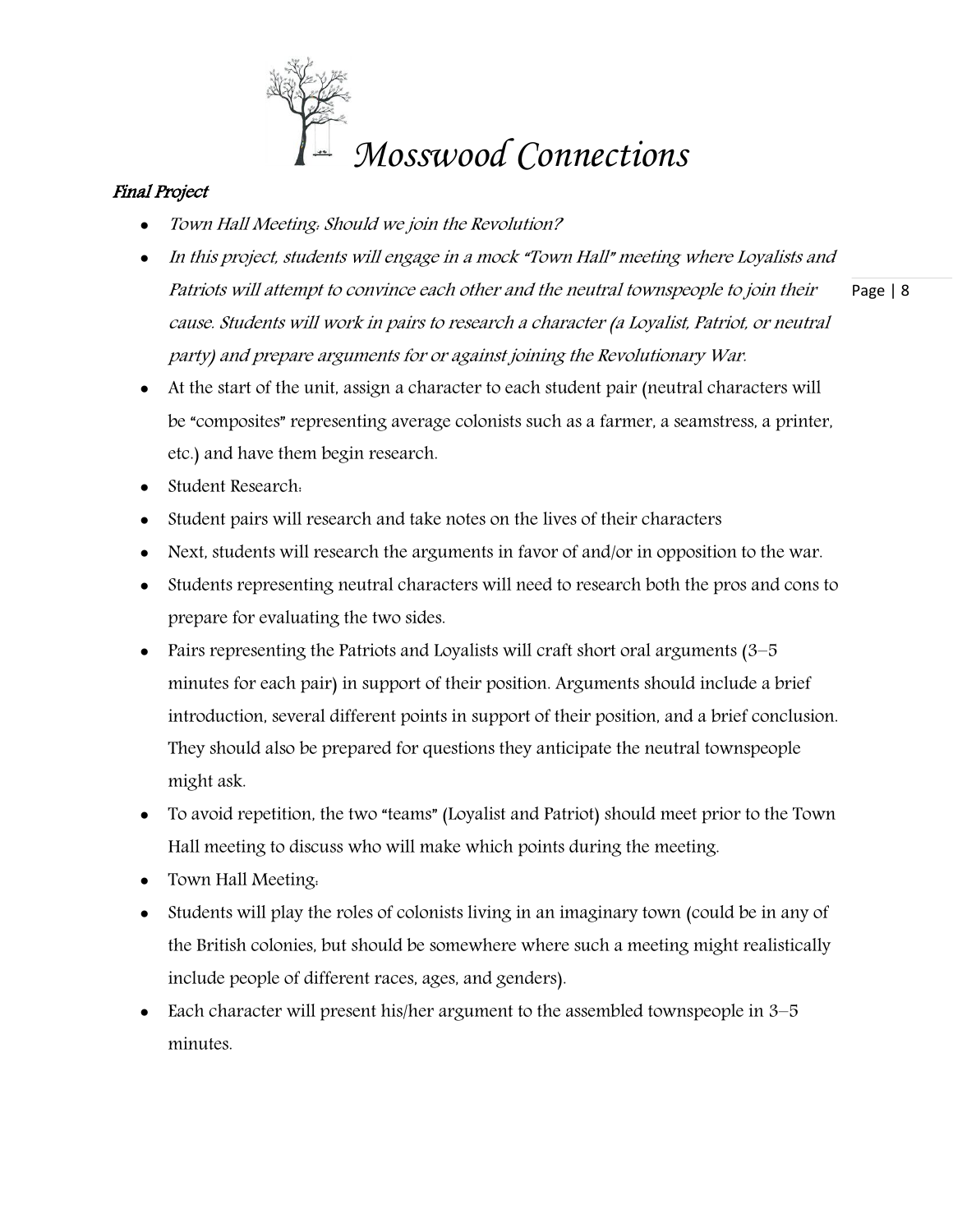

- After all the characters on one side have presented their arguments, the characters from the opposing side will present their arguments.
- Neutral characters may ask clarifying questions of each side, which can be answered by any character from the side being questioned.

Page | 9

 Neutral characters will act as judges for the arguments. This group does not have to come to consensus—individuals may choose to join one side or another.

# Town Hall Meeting Evaluation:

- List all the points the characters in each group make for their position. Do not write out everything they say—just a quick note.
- When the entire group is finished speaking, put a check on the second chart next to each item they did well during their presentation.
- Add up the number of arguments they made and the checks you marked.
- Patriot Argument Points
- 1.
- 2.
- 3.
- 
- 4.
- 5.
- 6.
- Loyalist Argument Points
- 1.
- 2.
- 
- 3.
- 4.
- 5.
- 6.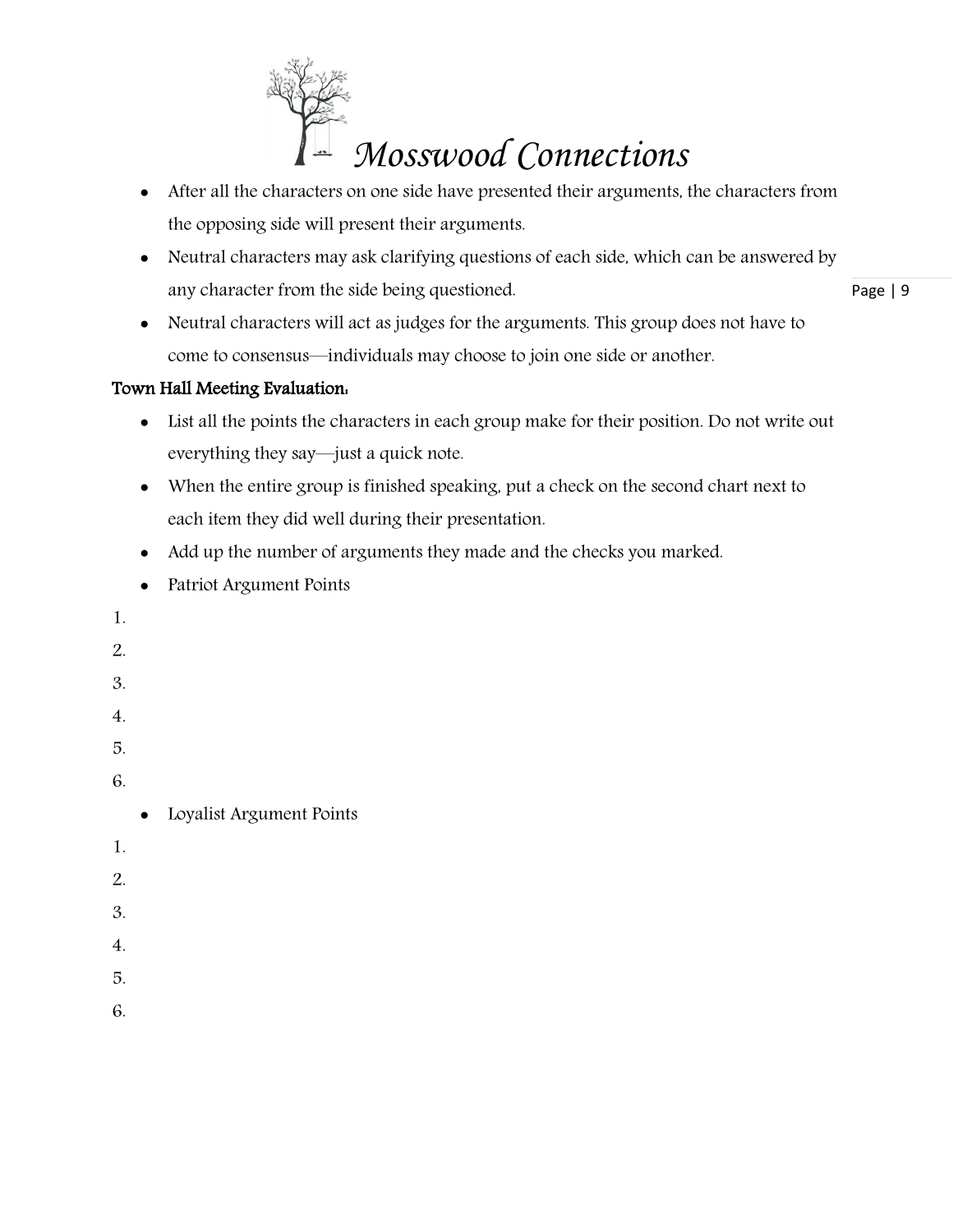

# Patriot Checklist

- Arguments were persuasive.
- \_\_\_Convincing role-play of characters.
- \_\_\_ Made eye contact with the audience at least some of the time.
- \_\_\_ Used a visual display.
- \_\_\_ Engaging or interesting style.

# Loyalist Checklist

- \_\_\_ Arguments were persuasive.
- \_\_\_Convincing role-play of characters.
- \_\_\_ Made eye contact with the audience at least some of the time.
- \_\_\_ Used a visual display.
- \_\_\_ Engaging or interesting style.
- Total Patriot Score \_\_\_\_\_
- Total Loyalist Score \_\_\_\_